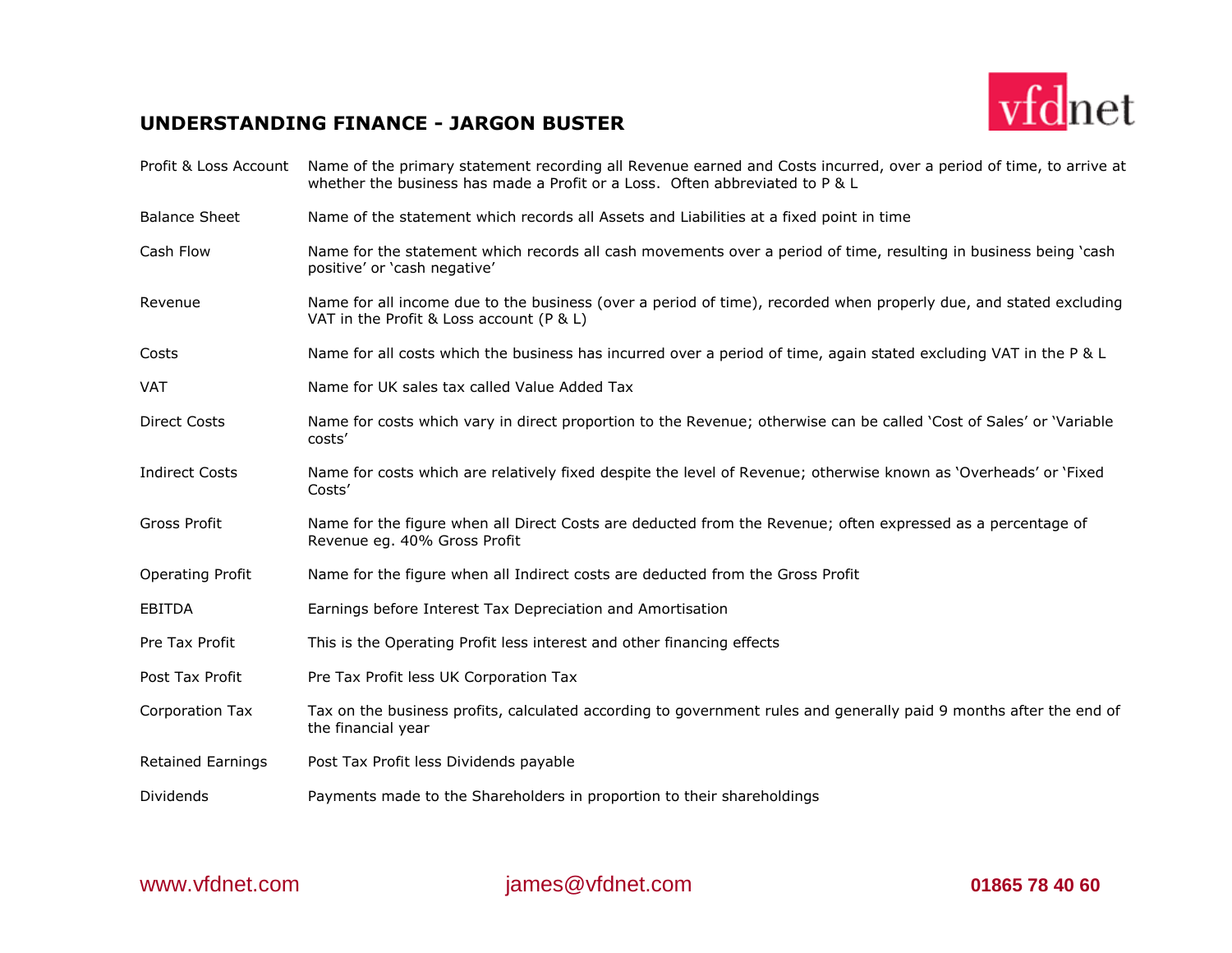## **UNDERSTANDING FINANCE - JARGON BUSTER**



vfdnet